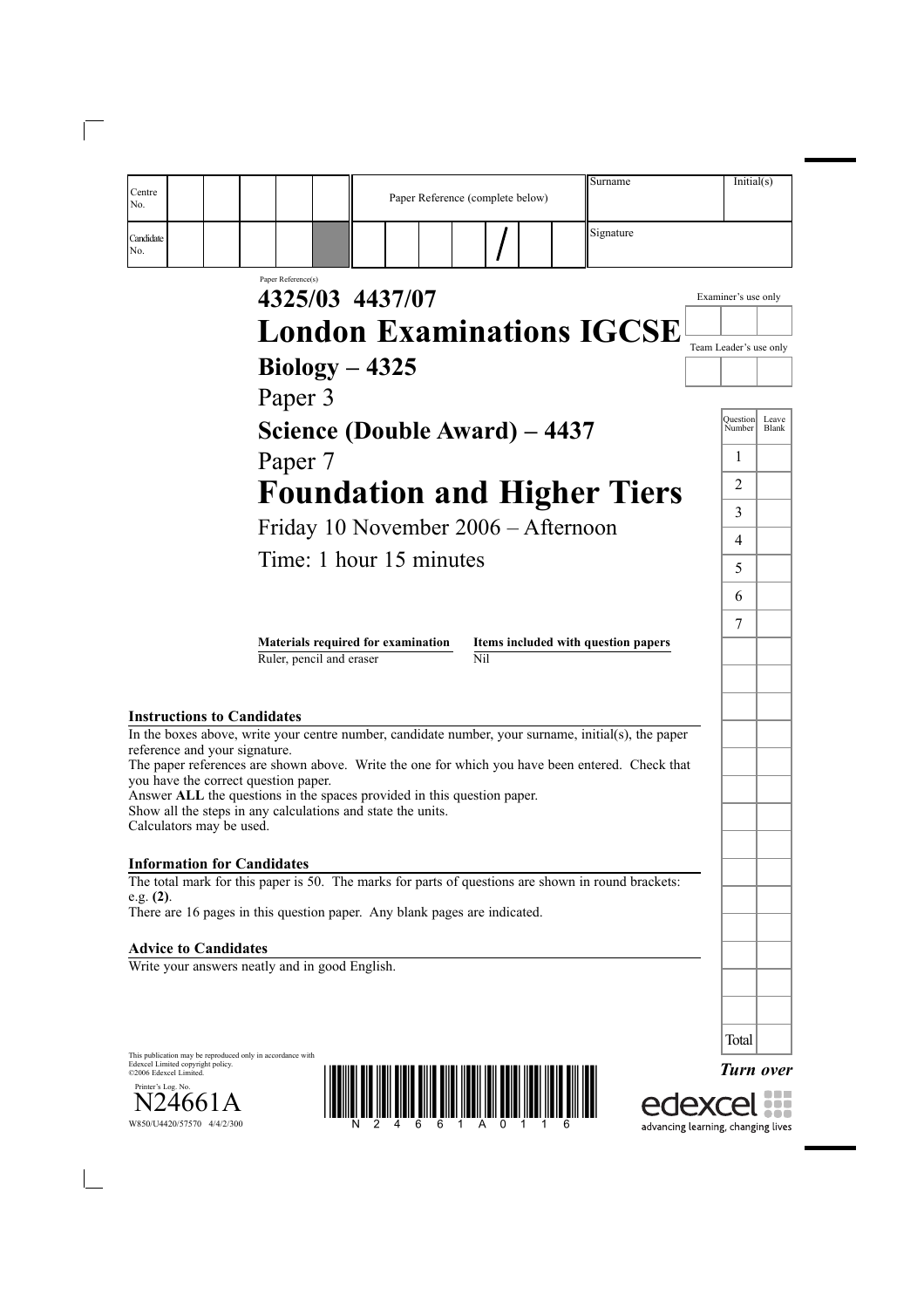| <b>Test solution</b> |                      | <b>Colour of positive result</b> |                                  |    |
|----------------------|----------------------|----------------------------------|----------------------------------|----|
| water and ethanol    |                      | cloudy white                     |                                  |    |
| iodine solution      |                      | red                              |                                  |    |
| Benedict's solution  |                      | purple                           |                                  |    |
|                      |                      |                                  |                                  |    |
| Food type            | <b>Test solution</b> |                                  | <b>Colour of positive result</b> |    |
| glucose              |                      |                                  |                                  |    |
| lipid                |                      |                                  |                                  |    |
|                      |                      |                                  | (Total 4 marks)                  | Q1 |
|                      |                      |                                  |                                  |    |
|                      |                      |                                  |                                  |    |
|                      |                      |                                  |                                  |    |
|                      |                      |                                  |                                  |    |
|                      |                      |                                  |                                  |    |
|                      |                      |                                  |                                  |    |
|                      |                      |                                  |                                  |    |
|                      |                      |                                  |                                  |    |
|                      |                      |                                  |                                  |    |
|                      |                      |                                  |                                  |    |
|                      |                      |                                  |                                  |    |
|                      |                      |                                  |                                  |    |
|                      |                      |                                  |                                  |    |
|                      |                      |                                  |                                  |    |
|                      |                      |                                  |                                  |    |
|                      |                      |                                  |                                  |    |
|                      |                      |                                  |                                  |    |
|                      |                      |                                  |                                  |    |
|                      |                      |                                  |                                  |    |
|                      |                      |                                  |                                  |    |
|                      |                      |                                  |                                  |    |

 $\blacksquare$ 

 $\overline{\phantom{0}}$ 

\*N24661A0216\*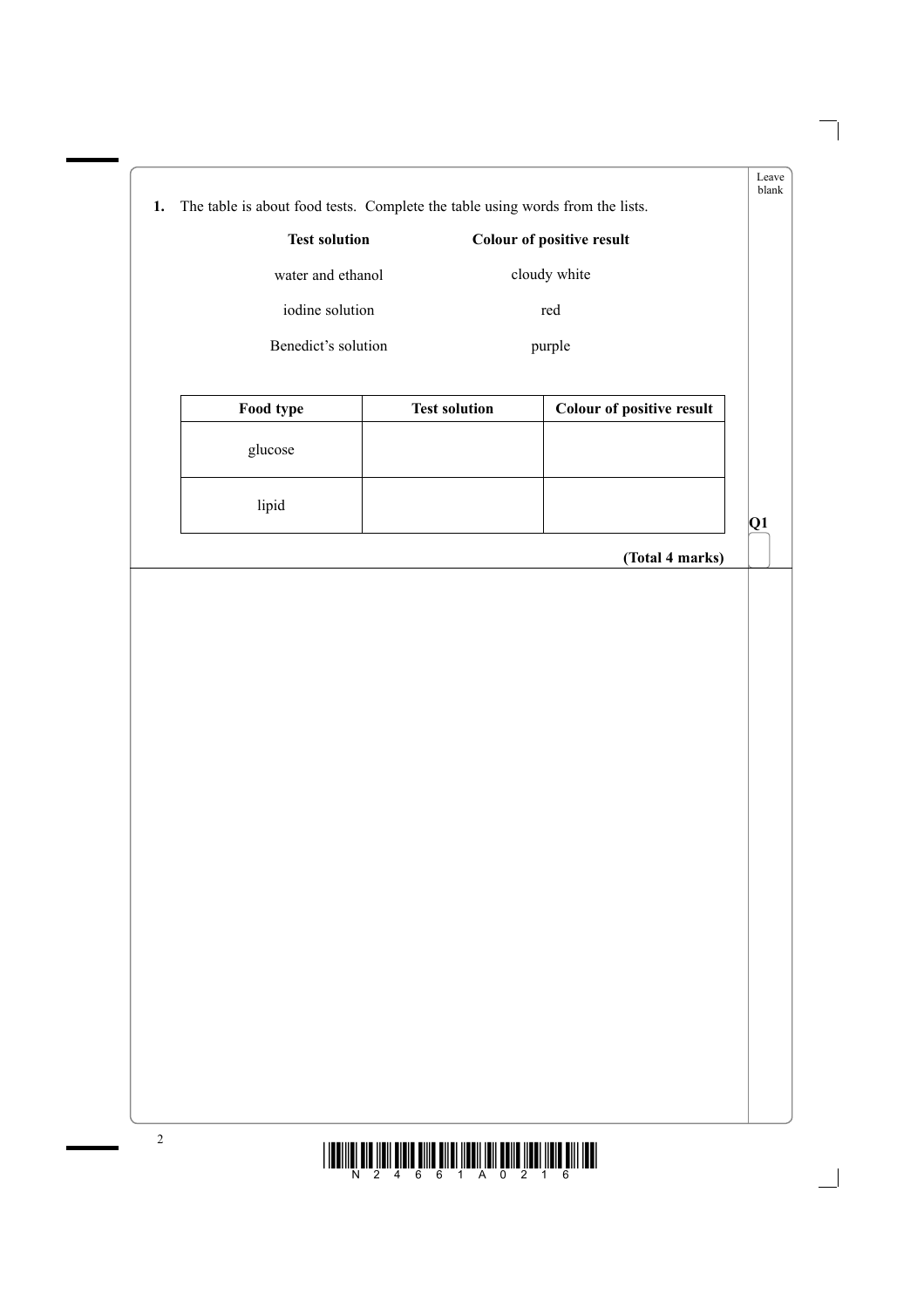

 $\mathbb{R}^n$ 

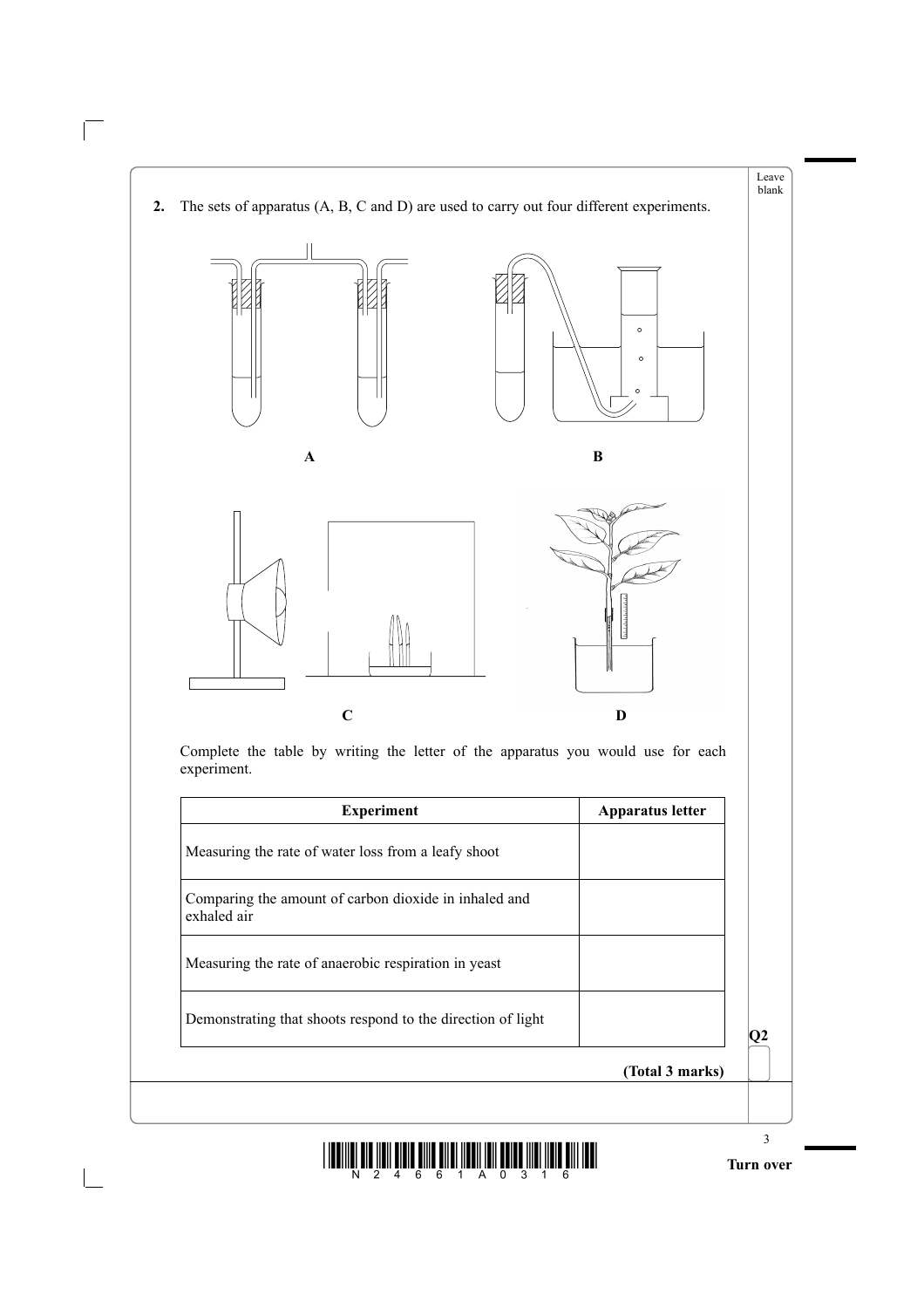

<u>|| ITTININ TITT<sup>3</sup>nin <sup>a</sup>nti <sup>e</sup>nin <sup>s</sup>inti ntun yan ami titu <sup>s</sup>ini nti</u>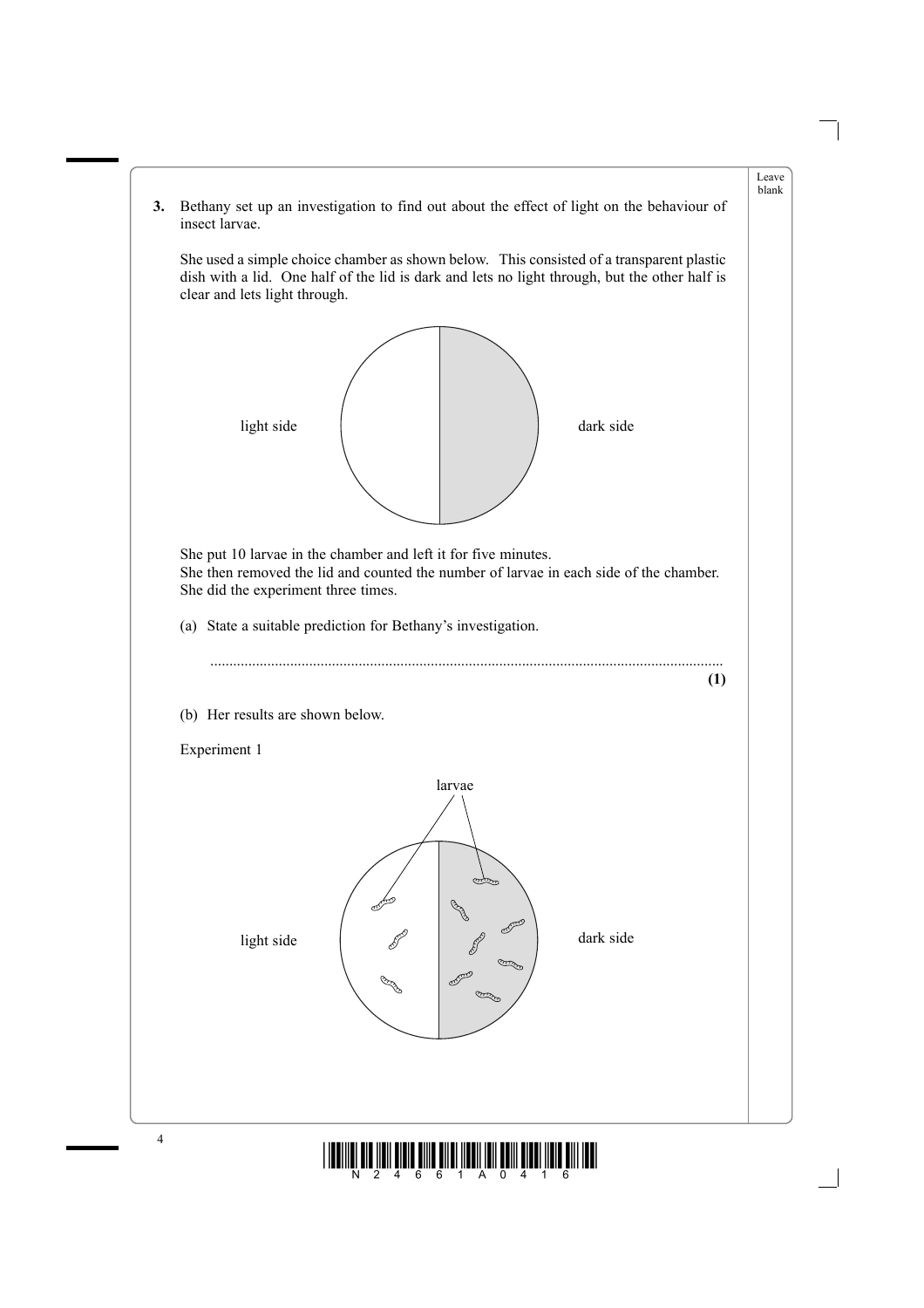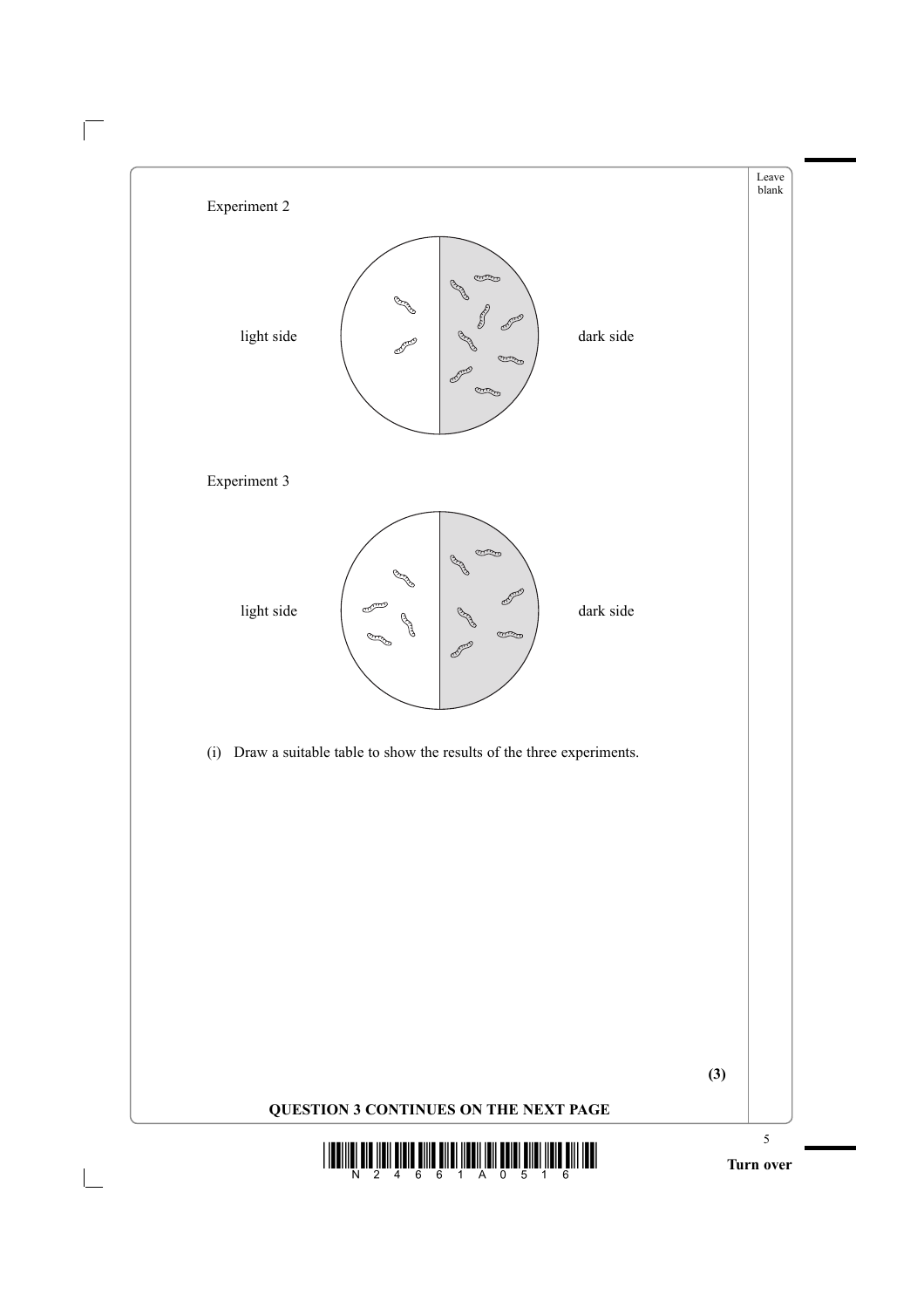| (ii) Write a suitable conclusion for Bethany's investigation.     | blank |
|-------------------------------------------------------------------|-------|
|                                                                   |       |
|                                                                   |       |
|                                                                   |       |
| (1)                                                               |       |
| (c) Suggest one way that Bethany could improve her investigation. |       |
|                                                                   |       |
|                                                                   |       |
|                                                                   |       |
|                                                                   | Q3    |
| (1)<br>(Total 6 marks)                                            |       |
|                                                                   |       |
|                                                                   |       |
|                                                                   |       |
|                                                                   |       |
|                                                                   |       |
|                                                                   |       |
|                                                                   |       |
|                                                                   |       |
|                                                                   |       |
|                                                                   |       |
|                                                                   |       |

 $\blacksquare$ 

 $\overline{\phantom{0}}$ 

 $\textstyle \frac{1}{2}\left\|\textstyle \prod_{i=1}^n \prod_{j=1}^n \prod_{j=1}^n \prod_{j=1}^n \prod_{j=1}^n \prod_{j=1}^n \prod_{j=1}^n \prod_{j=1}^n \prod_{j=1}^n \prod_{j=1}^n \prod_{j=1}^n \prod_{j=1}^n \prod_{j=1}^n \prod_{j=1}^n \prod_{j=1}^n \prod_{j=1}^n \prod_{j=1}^n \prod_{j=1}^n \prod_{j=1}^n \prod_{j=1}^n \prod_{j=1}^n \prod_{j=1}^n \prod_{j=1}$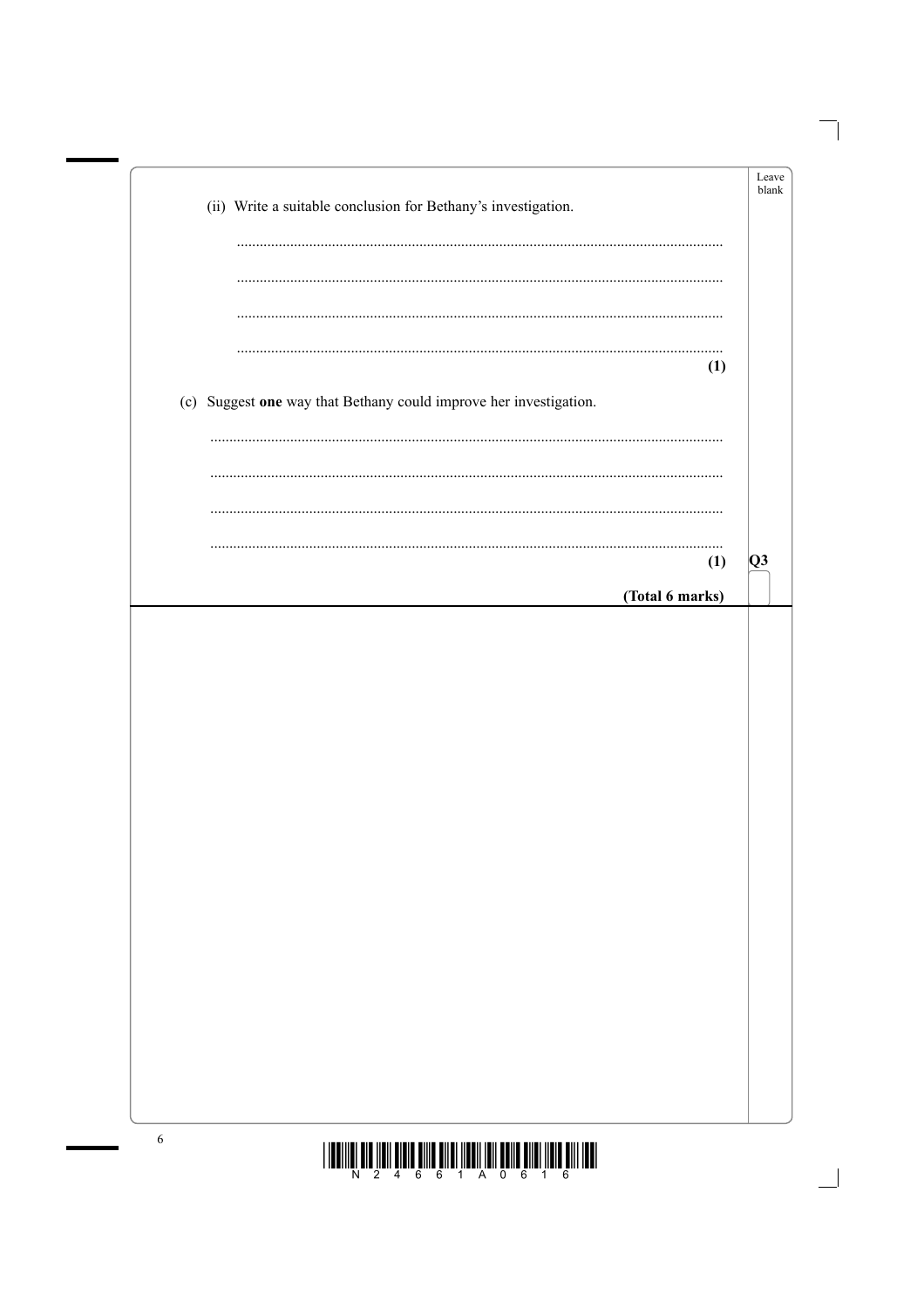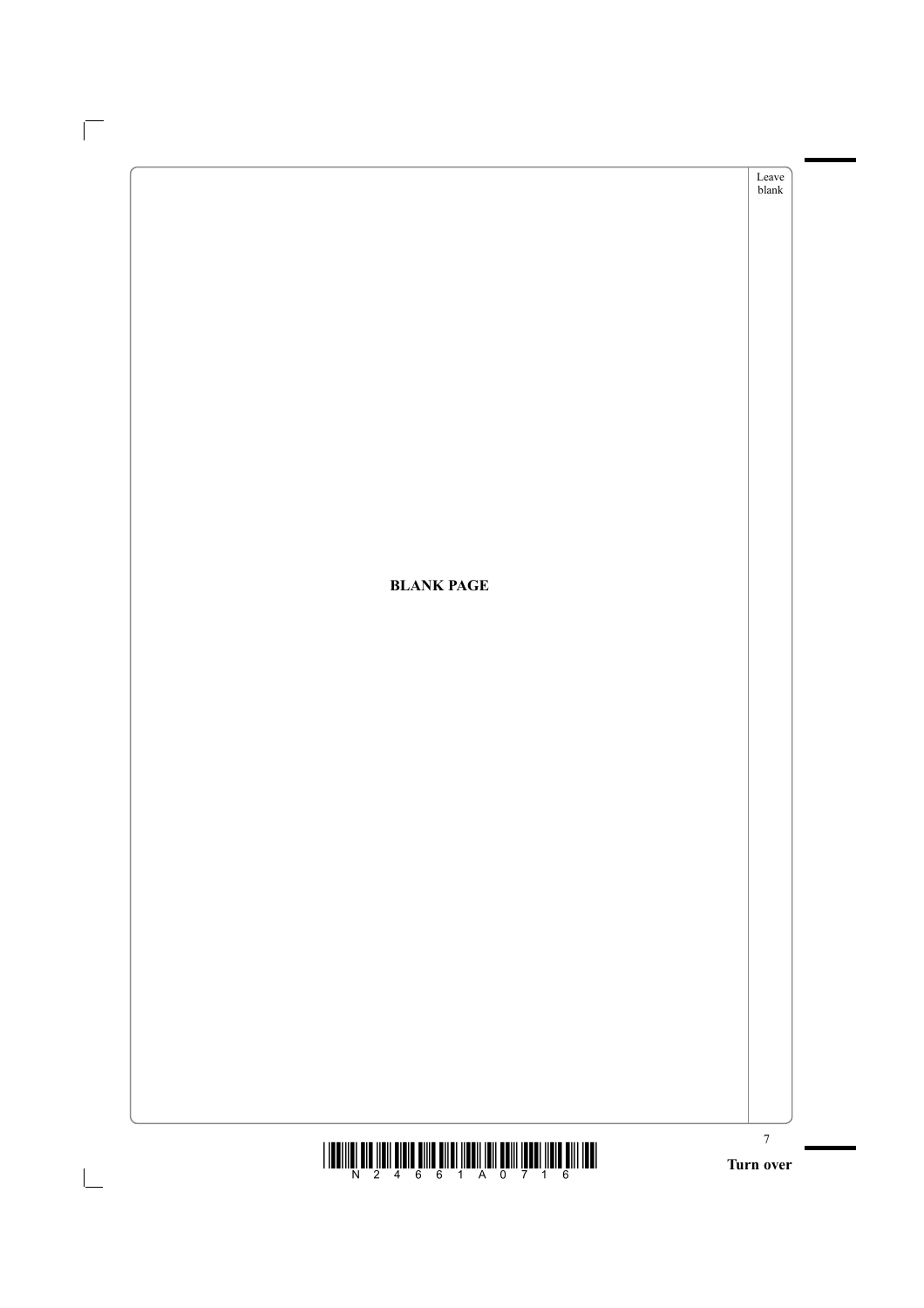**4.** A student wanted to investigate the effect of acid rain on the germination of seeds. He placed 25 seeds on filter paper in each of three dishes. He added 2 cm<sup>3</sup> of distilled water to each dish. He then set up three dishes in a similar way, but used very weak acid instead of distilled water. He then set up another three dishes using weak acid instead of distilled water.

 After three days he counted the number of seeds that had germinated in each dish. His results are shown in the table below.

| <b>Solution</b> |        | Number of seeds germinated |        |              | Percentage<br>germinated |  |
|-----------------|--------|----------------------------|--------|--------------|--------------------------|--|
|                 | Dish 1 | Dish 2                     | Dish 3 | <b>Total</b> | $(\%)$                   |  |
| distilled water | 24     | 23                         | 24     | റ            |                          |  |
| very weak acid  | 20     | 19                         | 22     | 61           | 81.3                     |  |
| weak acid       |        |                            |        | 23           | 30.7                     |  |

 (a) (i) Calculate the total number of seeds that germinated in dishes 1, 2 and 3 in distilled water.

 (ii) Calculate the percentage of seeds that germinated in distilled water. Show your working.

.......................................................................................................................................

.......................................................................................................................................

.......................................................................................................................................

................................................................................................................................

| Answer % |
|----------|
| (2)      |

**(1)**

**(1)**

(b) Why did the student set up three dishes for each solution?

\*N24661A0816\*

8

Leave blank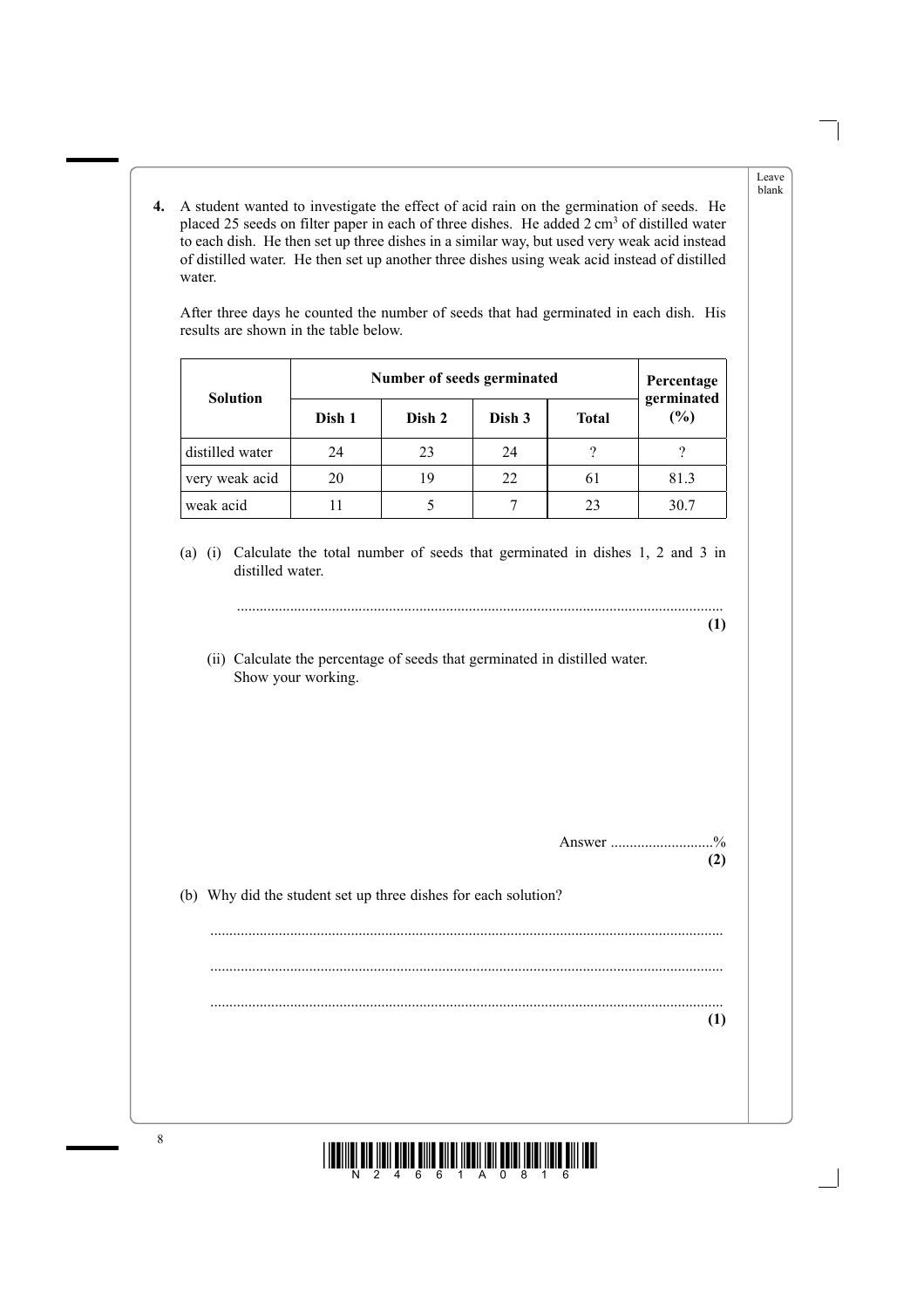| (c) Describe the effect of increasing the acidity of the solution on the percentage of seeds<br>that germinated.        | blank      |
|-------------------------------------------------------------------------------------------------------------------------|------------|
|                                                                                                                         |            |
|                                                                                                                         |            |
| (1)                                                                                                                     |            |
| (d) Name one condition that the student would need to keep constant in his experiment.<br>Suggest how he could do this. |            |
|                                                                                                                         |            |
|                                                                                                                         |            |
|                                                                                                                         |            |
|                                                                                                                         |            |
| (2)<br>(Total 7 marks)                                                                                                  | <b>O</b> 4 |
|                                                                                                                         |            |
|                                                                                                                         |            |
|                                                                                                                         |            |
|                                                                                                                         |            |
|                                                                                                                         |            |
|                                                                                                                         |            |
|                                                                                                                         |            |
|                                                                                                                         |            |
|                                                                                                                         |            |
|                                                                                                                         |            |
|                                                                                                                         |            |
|                                                                                                                         |            |

 $\sqrt{\phantom{a}}$ 

 $\begin{array}{c} \hline \end{array}$ 

Turn over

 $\blacksquare$ 

ı

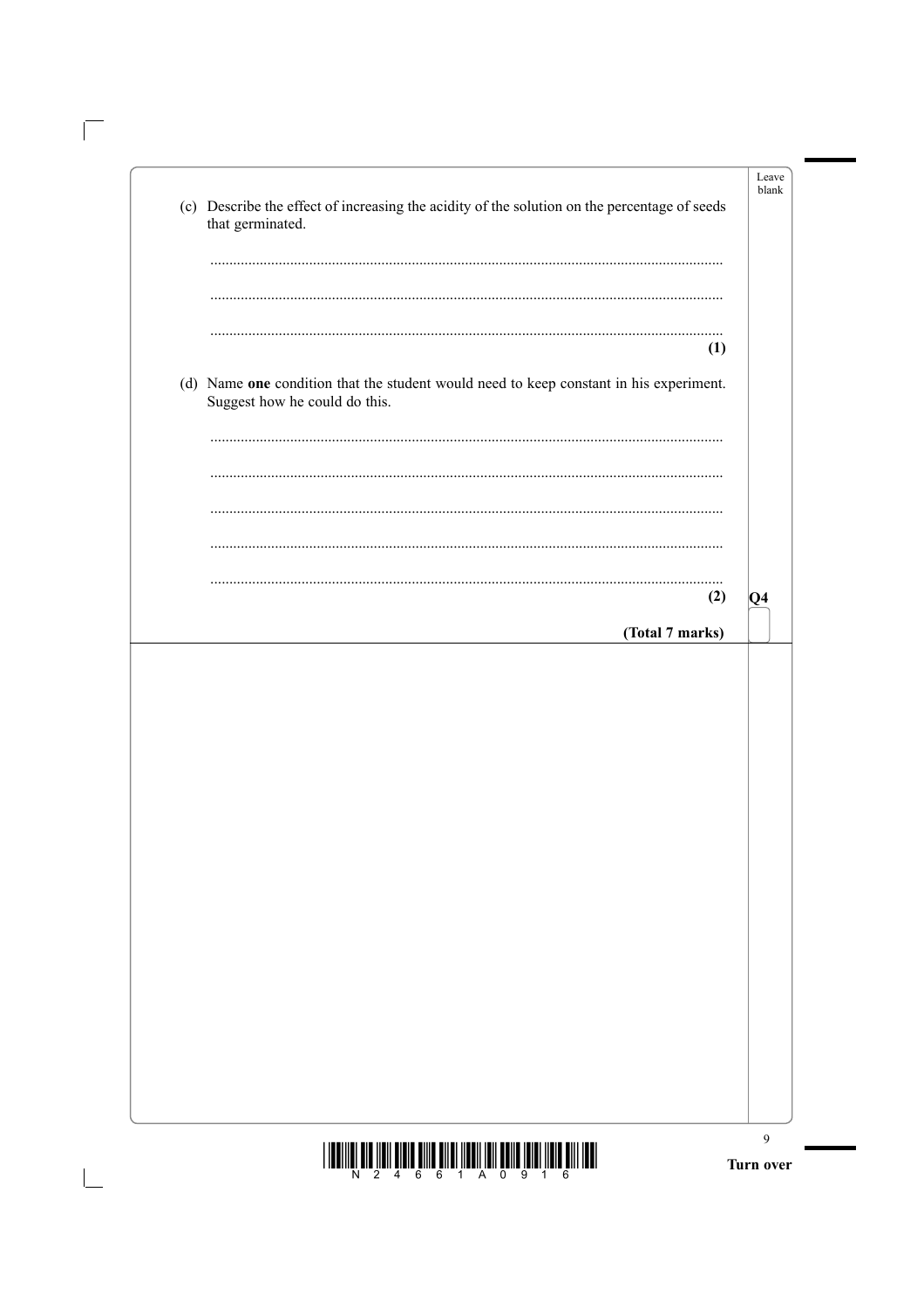

**5.** A student wanted to study the distribution of plants in different parts of the football pitch shown in the diagram.

Leave blank

 He suggested that area **A** (in the centre circle of the pitch) would contain a different distribution of plants compared to area **B**.

He thought that area **A** would have been trampled more than area **B**.

He used a  $1 \text{ m} \times 1 \text{ m}$  quadrat to sample the plants growing in each area. He counted the number of plants of four different species and used three quadrats in each area. The number of plants he found in area **A** are shown in the tally chart below.

## **Area A**

|                      | <b>Number of plants</b> | <b>Total in three</b> |           |          |
|----------------------|-------------------------|-----------------------|-----------|----------|
| <b>Plant species</b> | Quadrat 1               | Quadrat 2             | Quadrat 3 | quadrats |
| plantain             | - II                    | И И                   | Ш         | 20       |
| groundsel            | П                       | Ш                     | H         |          |
| dandelion            | Ш                       | Н                     | ИΚ        | 11       |
| daisy                | ИΚ                      | ИΚ                    | П         | 12       |

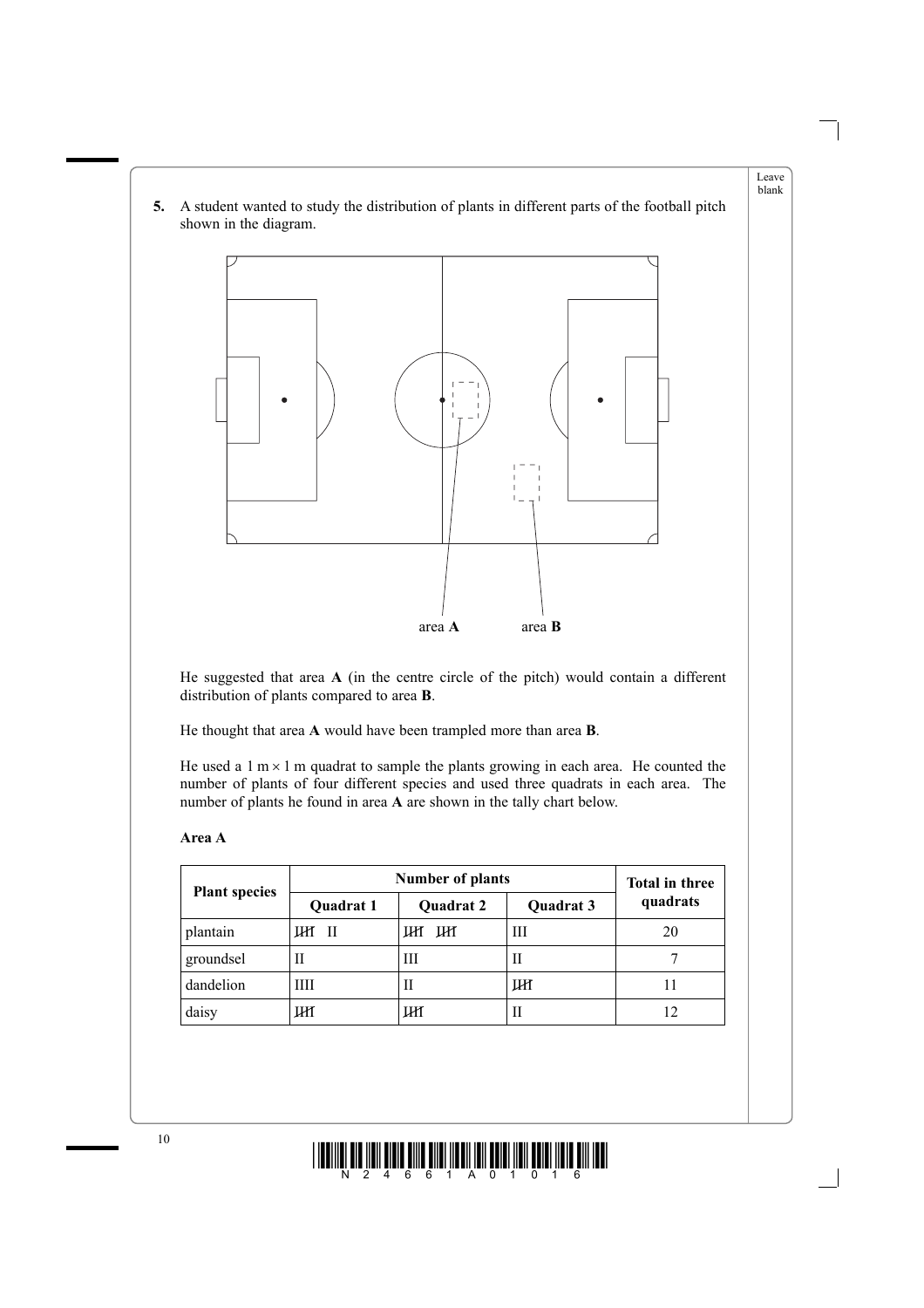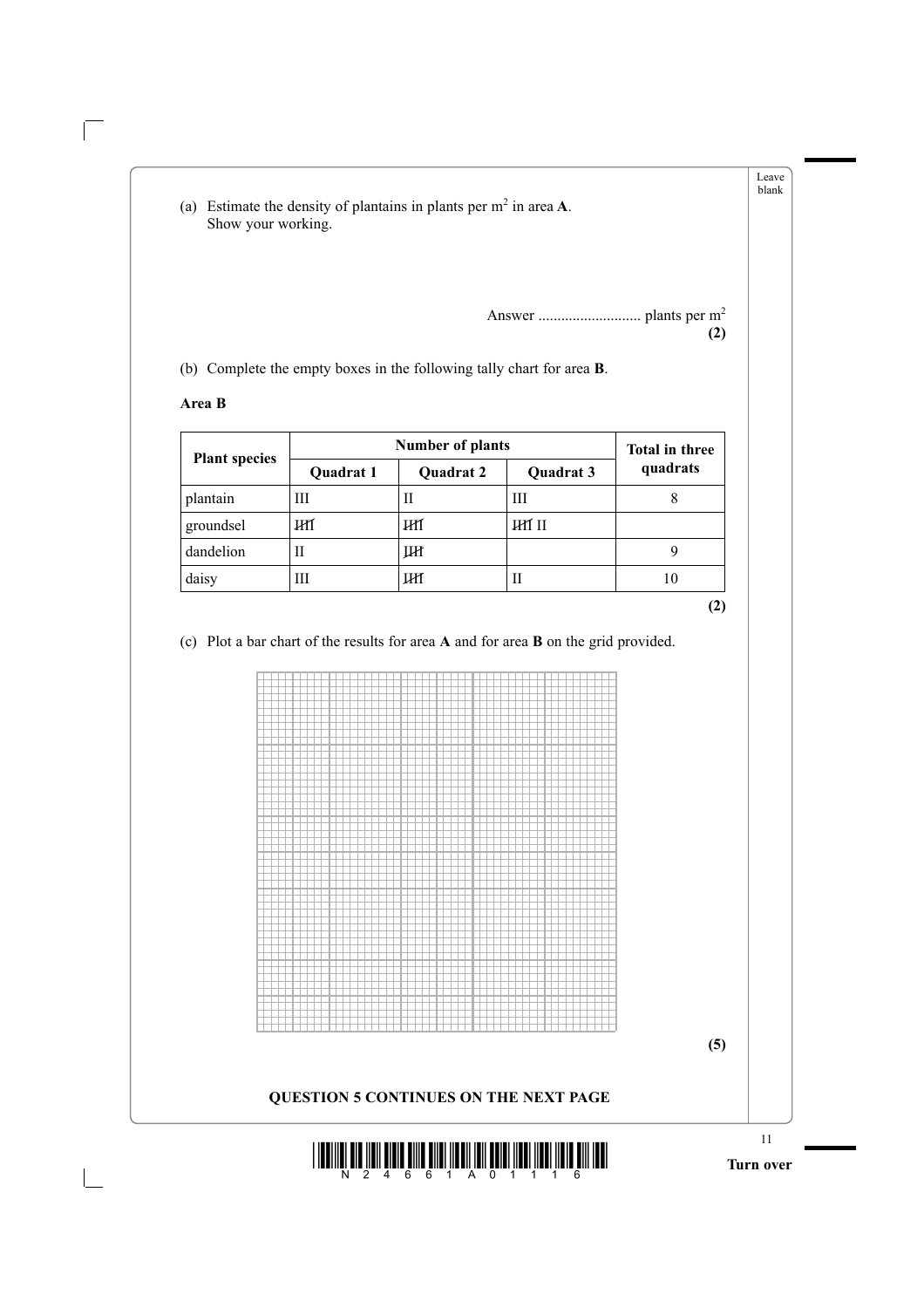| distribution of plants. |  |                       |
|-------------------------|--|-----------------------|
| .                       |  |                       |
| $\cdots$                |  |                       |
|                         |  |                       |
|                         |  |                       |
|                         |  |                       |
|                         |  | (2)<br>Q <sub>5</sub> |
|                         |  | (Total 11 marks)      |
|                         |  |                       |
|                         |  |                       |
|                         |  |                       |
|                         |  |                       |
|                         |  |                       |
|                         |  |                       |
|                         |  |                       |
|                         |  |                       |
|                         |  |                       |
|                         |  |                       |
|                         |  |                       |
|                         |  |                       |
|                         |  |                       |
|                         |  |                       |
|                         |  |                       |
|                         |  |                       |
|                         |  |                       |
|                         |  |                       |
|                         |  |                       |
|                         |  |                       |

 $\blacksquare$ 

 $\overline{\phantom{0}}$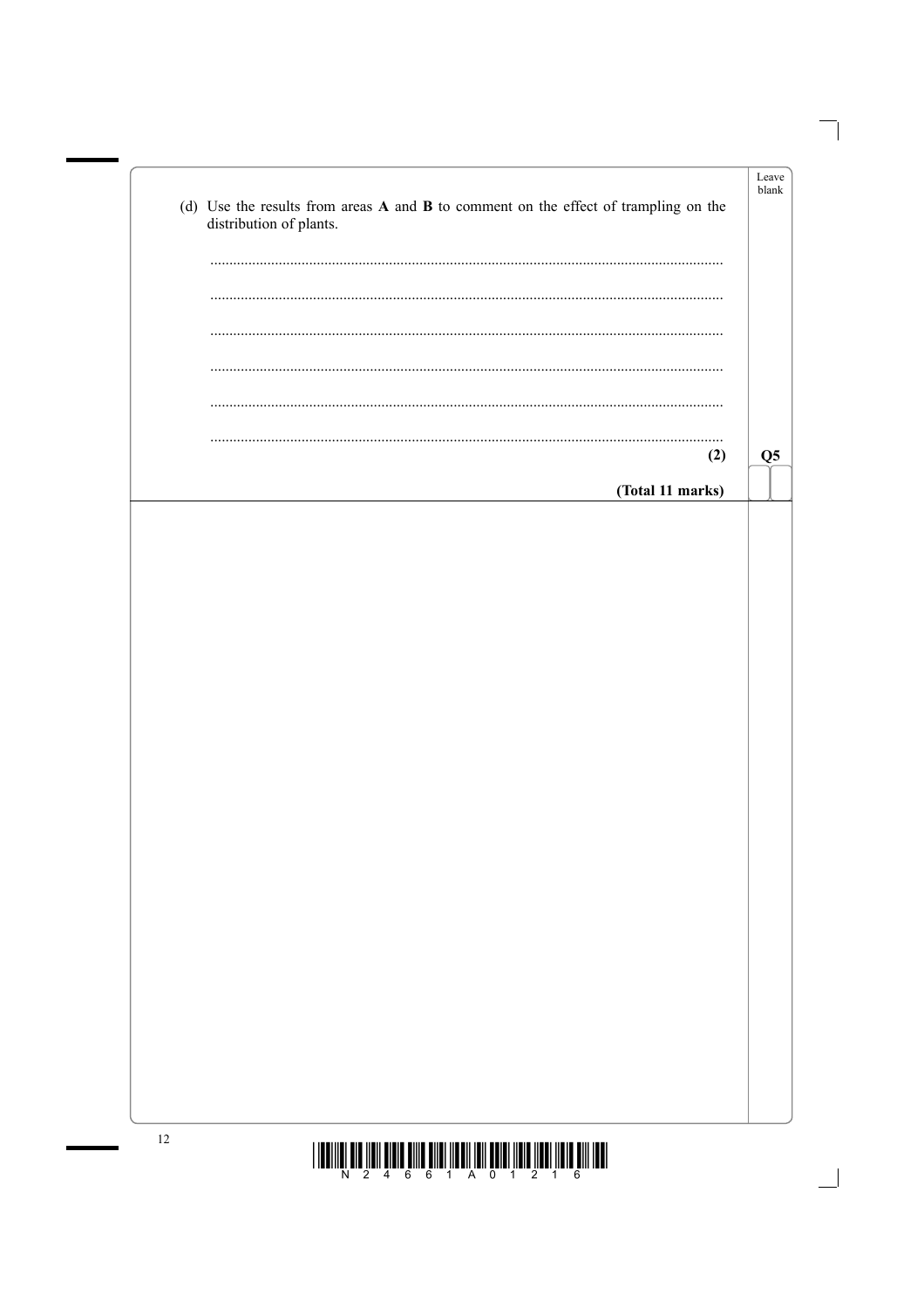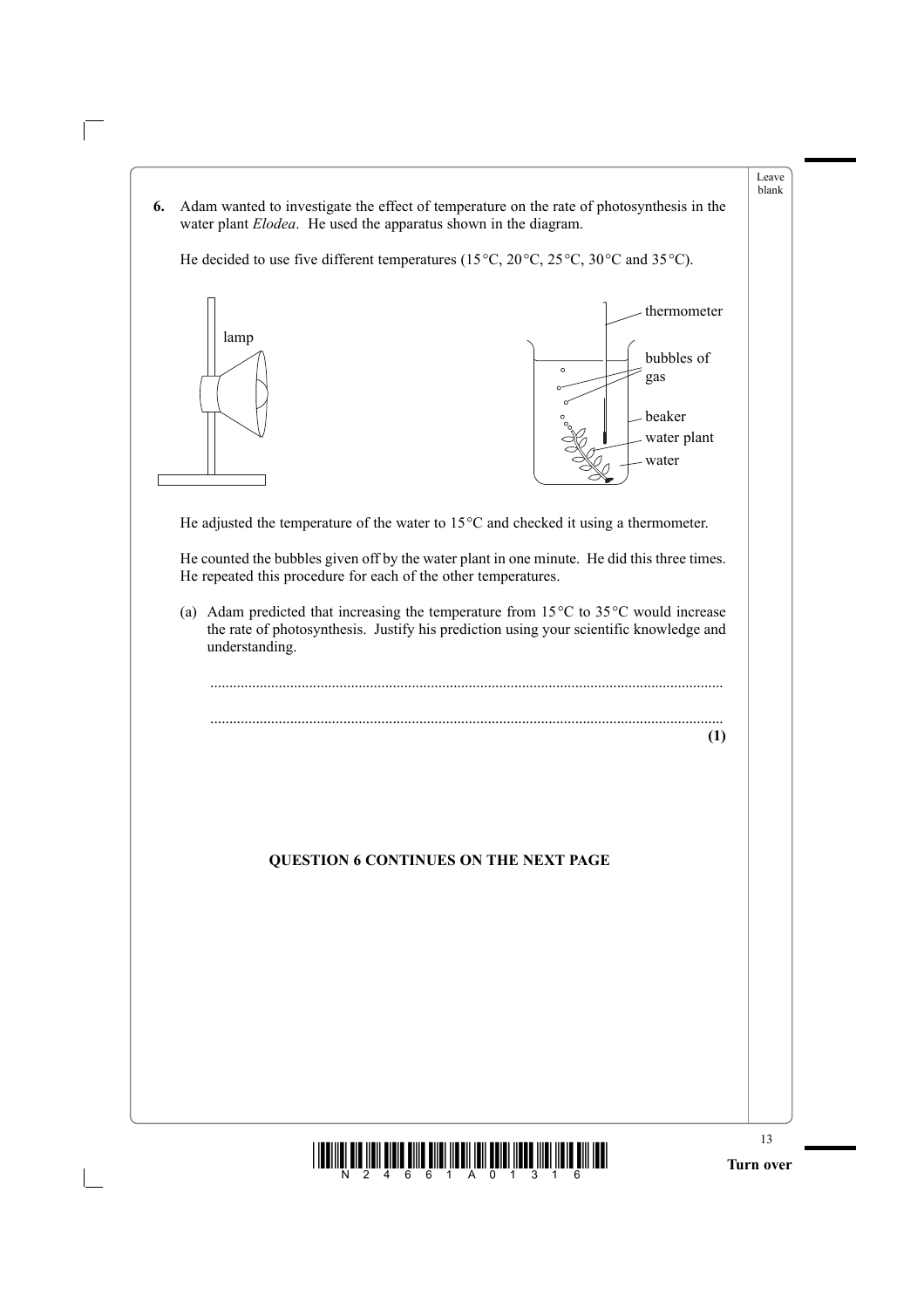Leave blank

(b) He recorded his results in Table 1.

## **Table 1**

| <b>Temperature</b> |          | Number of bubbles given off each minute |          |  |  |
|--------------------|----------|-----------------------------------------|----------|--|--|
| in $\mathrm{C}$    | 1st time | 2nd time                                | 3rd time |  |  |
| 15                 |          |                                         |          |  |  |
| 20                 |          | 11                                      |          |  |  |
| 25                 | 15       | 13                                      | 14       |  |  |
| 30                 | 22       | 25                                      | 25       |  |  |
| 35                 |          |                                         | 77       |  |  |

 He calculated the mean (average) number of bubbles given off for each temperature. He recorded the results for this calculation in Table 2.

**Table 2**

| <b>Temperature of water</b><br>in $\mathrm{C}$ | Mean (average) number<br>of bubbles per minute |
|------------------------------------------------|------------------------------------------------|
| 15                                             | 4                                              |
| 20                                             | 8                                              |
| 25                                             |                                                |
| 30                                             | 24                                             |
| 35                                             | 21                                             |

 Calculate the mean (average) number of bubbles released per minute for the results at 25°C. Write your value in the space in Table 2.

................................................................................................................................

**(1)**

(c) (i) Using the data from Table 2, write a suitable conclusion for Adam's experiment.

................................................................................................................................

................................................................................................................................

**(2)**

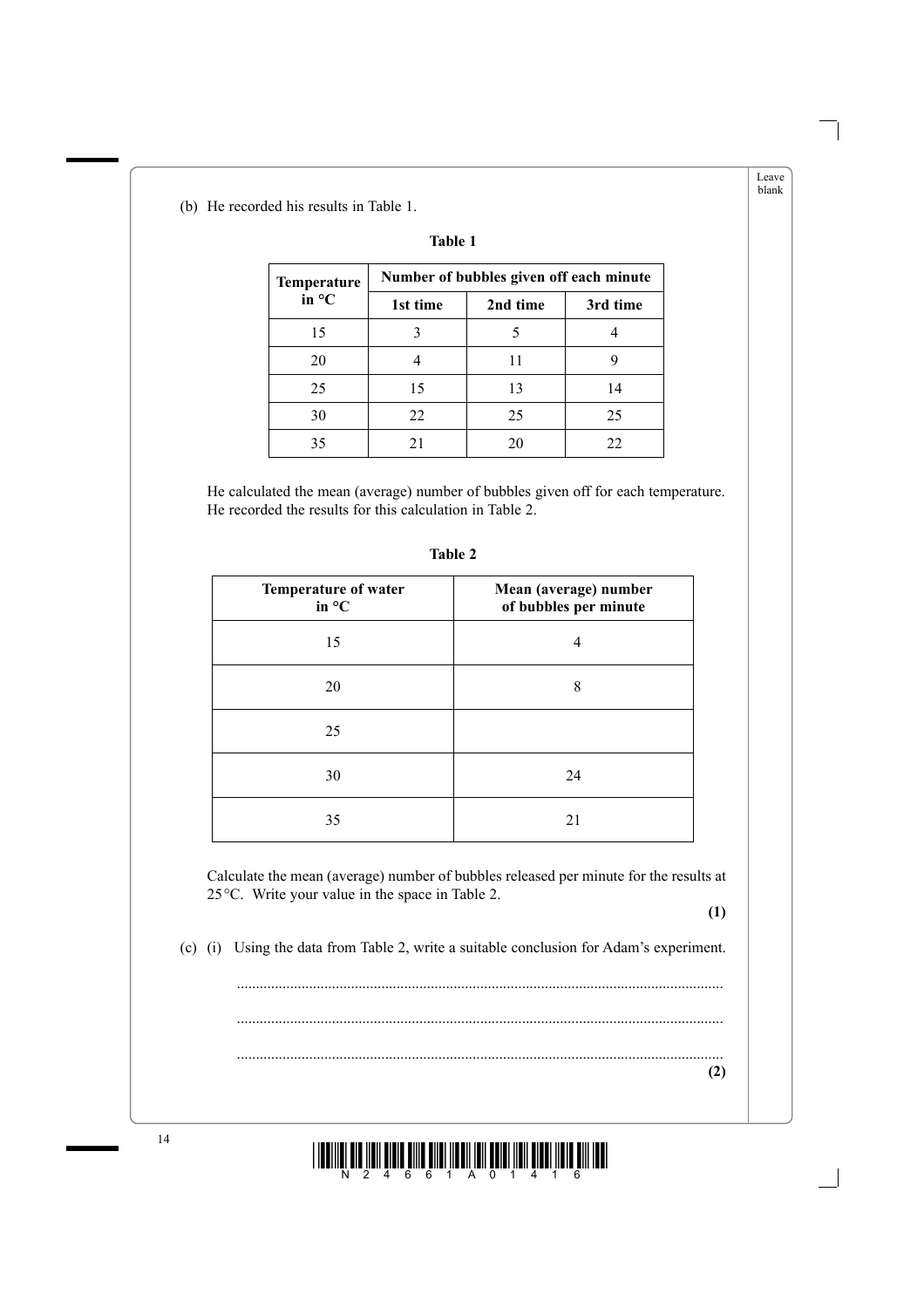|             | (ii) Do these results support Adam's prediction? Give a reason for your answer.                                                                                               |
|-------------|-------------------------------------------------------------------------------------------------------------------------------------------------------------------------------|
|             |                                                                                                                                                                               |
|             | (2)<br>(d) Identify any unexpected results in Table 1.                                                                                                                        |
|             |                                                                                                                                                                               |
|             | (1)                                                                                                                                                                           |
|             | (e) (i) Suggest and explain one way that this experiment could be modified to improve<br>the accuracy of the measurements made.                                               |
|             |                                                                                                                                                                               |
|             | (2)                                                                                                                                                                           |
|             |                                                                                                                                                                               |
|             | (ii) Suggest a further experiment you could carry out and explain how it would<br>provide more information on the effect of temperature on photosynthesis.                    |
|             |                                                                                                                                                                               |
|             | (2)                                                                                                                                                                           |
|             | Adam's experiment looked at the effect of different temperatures on the rate<br>of photosynthesis. Name one other key factor that could affect the rate of<br>photosynthesis. |
|             |                                                                                                                                                                               |
| $(f)$ $(i)$ | (1)<br>(ii) For the factor you have named, suggest how you could ensure that it does not<br>affect the rate of photosynthesis in this experiment.                             |
|             | (1)                                                                                                                                                                           |

 $\sqrt{\phantom{a}}$ 

 $\overline{\phantom{a}}$